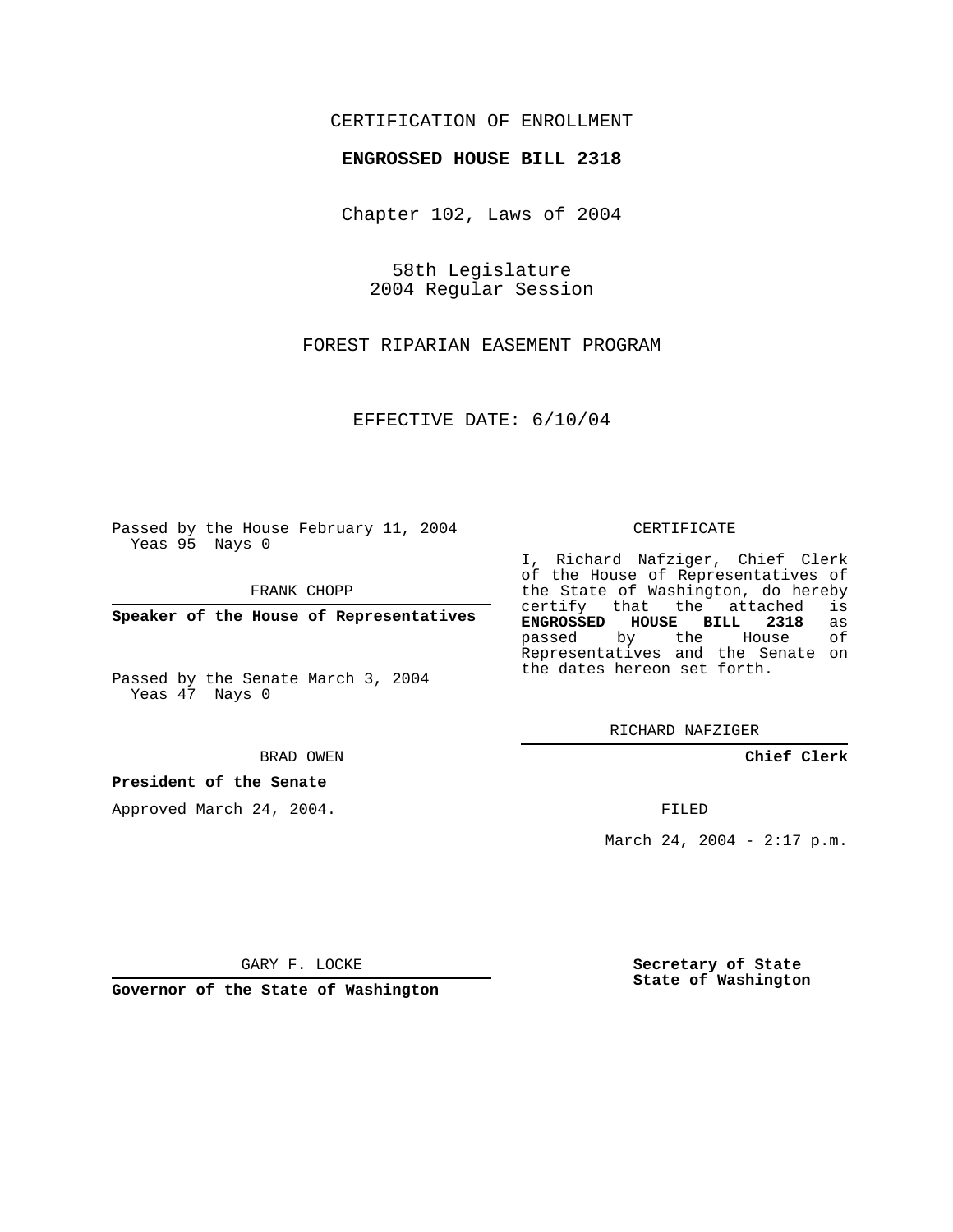# **ENGROSSED HOUSE BILL 2318** \_\_\_\_\_\_\_\_\_\_\_\_\_\_\_\_\_\_\_\_\_\_\_\_\_\_\_\_\_\_\_\_\_\_\_\_\_\_\_\_\_\_\_\_\_

\_\_\_\_\_\_\_\_\_\_\_\_\_\_\_\_\_\_\_\_\_\_\_\_\_\_\_\_\_\_\_\_\_\_\_\_\_\_\_\_\_\_\_\_\_

Passed Legislature - 2004 Regular Session

**State of Washington 58th Legislature 2004 Regular Session By** Representatives Orcutt, Hatfield, Mielke, Rockefeller and Newhouse Prefiled 12/23/2003. Read first time 01/12/2004. Referred to Committee on Agriculture & Natural Resources.

 AN ACT Relating to the verification of small forest landowner status for a forest riparian easement program application; amending RCW 76.13.120; adding a new section to chapter 76.13 RCW; and adding a new section to chapter 84.33 RCW.

BE IT ENACTED BY THE LEGISLATURE OF THE STATE OF WASHINGTON:

 **Sec. 1.** RCW 76.13.120 and 2002 c 120 s 2 are each amended to read as follows:

 (1) The legislature finds that the state should acquire easements along riparian and other sensitive aquatic areas from small forest landowners willing to sell or donate such easements to the state provided that the state will not be required to acquire such easements if they are subject to unacceptable liabilities. The legislature therefore establishes a forestry riparian easement program.

 (2) The definitions in this subsection apply throughout this section and RCW 76.13.100 and 76.13.110 unless the context clearly requires otherwise.

 (a) "Forestry riparian easement" means an easement covering qualifying timber granted voluntarily to the state by a small forest landowner.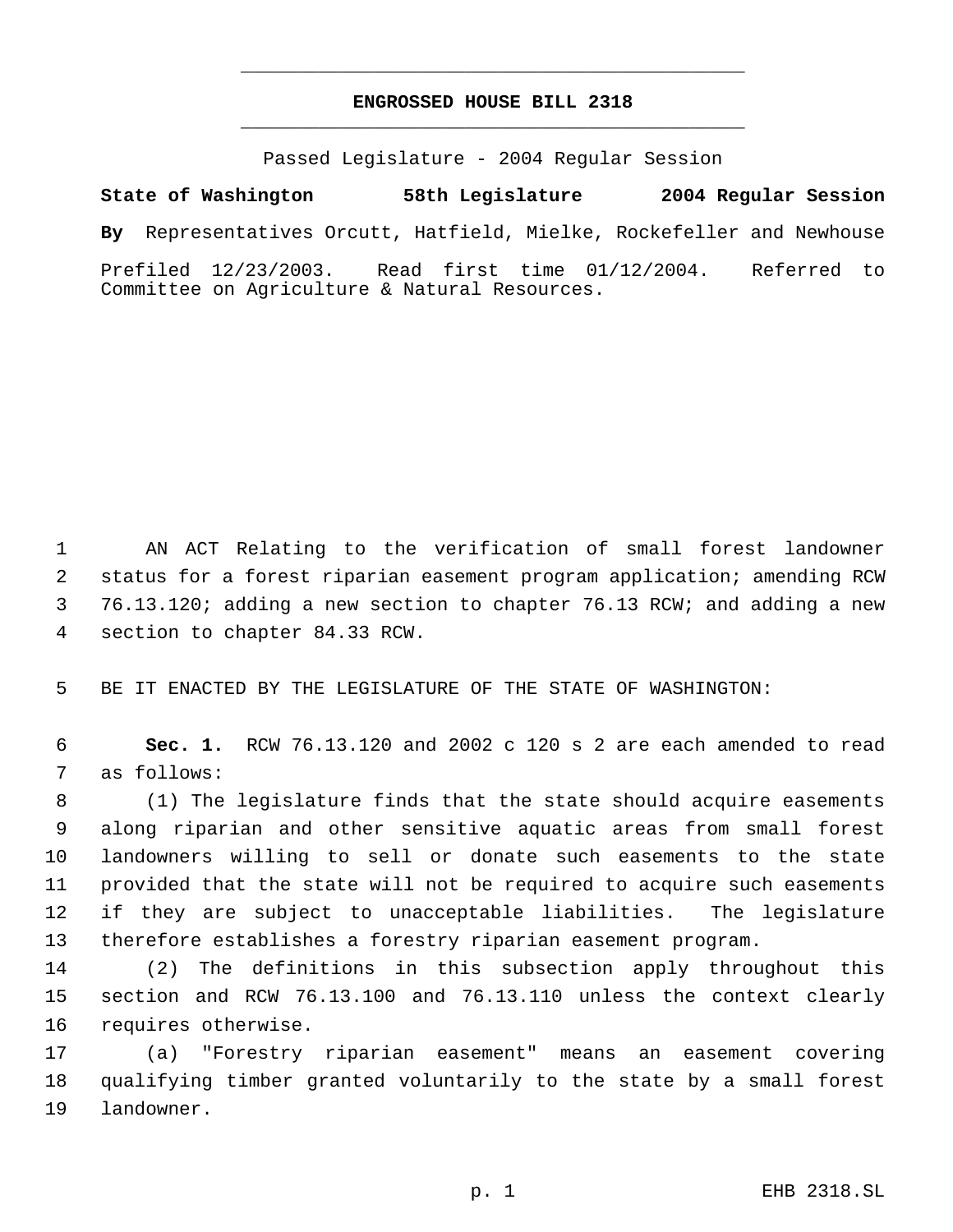(b) "Qualifying timber" means those trees covered by a forest practices application that the small forest landowner is required to leave unharvested under the rules adopted under RCW 76.09.055 and 76.09.370 or that is made uneconomic to harvest by those rules, and for which the small landowner is willing to grant the state a forestry riparian easement. "Qualifying timber" is timber within or bordering a commercially reasonable harvest unit as determined under rules adopted by the forest practices board, or timber for which an approved forest practices application for timber harvest cannot be obtained because of restrictions under the forest practices rules.

 (c) "Small forest landowner" means a landowner meeting all of the following characteristics: (i) A forest landowner as defined in RCW 76.09.020 whose interest in the land and timber is in fee or who has rights to the timber to be included in the forestry riparian easement that extend at least fifty years from the date the forest practices application associated with the easement is submitted; (ii) an entity that has harvested from its own lands in this state during the three years prior to the year of application an average timber volume that would qualify the owner as a small harvester under RCW 84.33.035; and (iii) an entity that certifies at the time of application that it does not expect to harvest from its own lands more than the volume allowed by RCW 84.33.035 during the ten years following application. If a landowner's prior three-year average harvest exceeds the limit of RCW 84.33.035, or the landowner expects to exceed this limit during the ten years following application, and that landowner establishes to the department of natural resources' reasonable satisfaction that the harvest limits were or will be exceeded to raise funds to pay estate taxes or equally compelling and unexpected obligations such as court- ordered judgments or extraordinary medical expenses, the landowner shall be deemed to be a small forest landowner.

 For purposes of determining whether a person qualifies as a small forest landowner, the small forest landowner office, created in RCW 76.13.110, shall evaluate the landowner under this definition, pursuant 34 to section 2 of this act, as of the date that the forest practices application is submitted or the date the landowner notifies the department that the harvest is to begin with which the forestry riparian easement is associated. A small forest landowner can include an individual, partnership, corporate, or other nongovernmental legal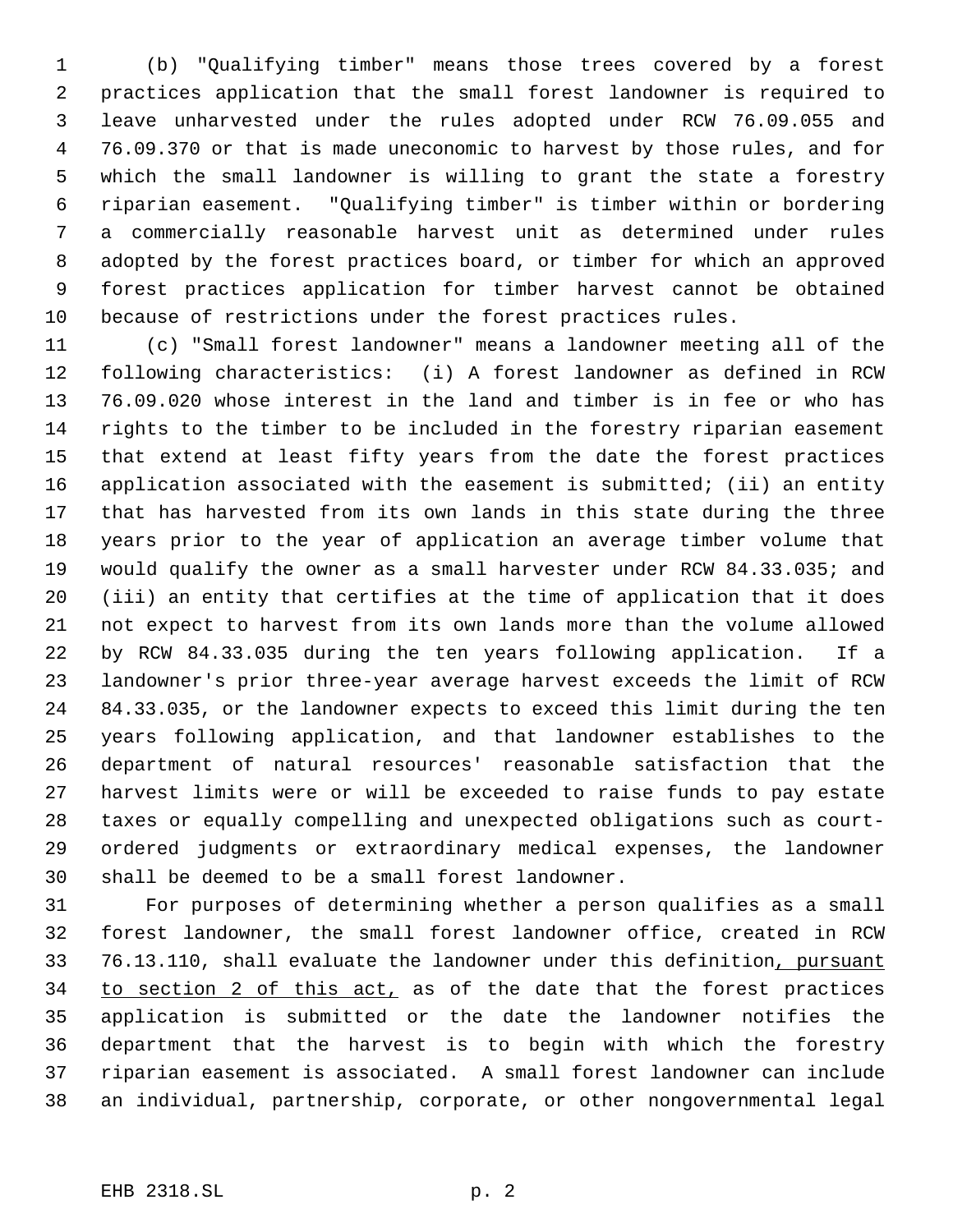entity. If a landowner grants timber rights to another entity for less than five years, the landowner may still qualify as a small forest landowner under this section. If a landowner is unable to obtain an approved forest practices application for timber harvest for any of his or her land because of restrictions under the forest practices rules, the landowner may still qualify as a small forest landowner under this section.

 (d) "Completion of harvest" means that the trees have been harvested from an area and that further entry into that area by mechanized logging or slash treating equipment is not expected.

 (3) The department of natural resources is authorized and directed to accept and hold in the name of the state of Washington forestry riparian easements granted by small forest landowners covering qualifying timber and to pay compensation to such landowners in accordance with subsections (6) and (7) of this section. The department of natural resources may not transfer the easements to any entity other than another state agency.

 (4) Forestry riparian easements shall be effective for fifty years from the date the forest practices application associated with the qualifying timber is submitted to the department of natural resources, unless the easement is terminated earlier by the department of natural resources voluntarily, based on a determination that termination is in the best interest of the state, or under the terms of a termination clause in the easement.

 (5) Forestry riparian easements shall be restrictive only, and shall preserve all lawful uses of the easement premises by the landowner that are consistent with the terms of the easement and the requirement to protect riparian functions during the term of the easement, subject to the restriction that the leave trees required by the rules to be left on the easement premises may not be cut during the term of the easement. No right of public access to or across, or any public use of the easement premises is created by this statute or by the easement. Forestry riparian easements shall not be deemed to trigger the compensating tax of or otherwise disqualify land from being taxed under chapter 84.33 or 84.34 RCW.

 (6) Upon application of a small forest landowner for a riparian easement that is associated with a forest practices application and the landowner's marking of the qualifying timber on the qualifying lands,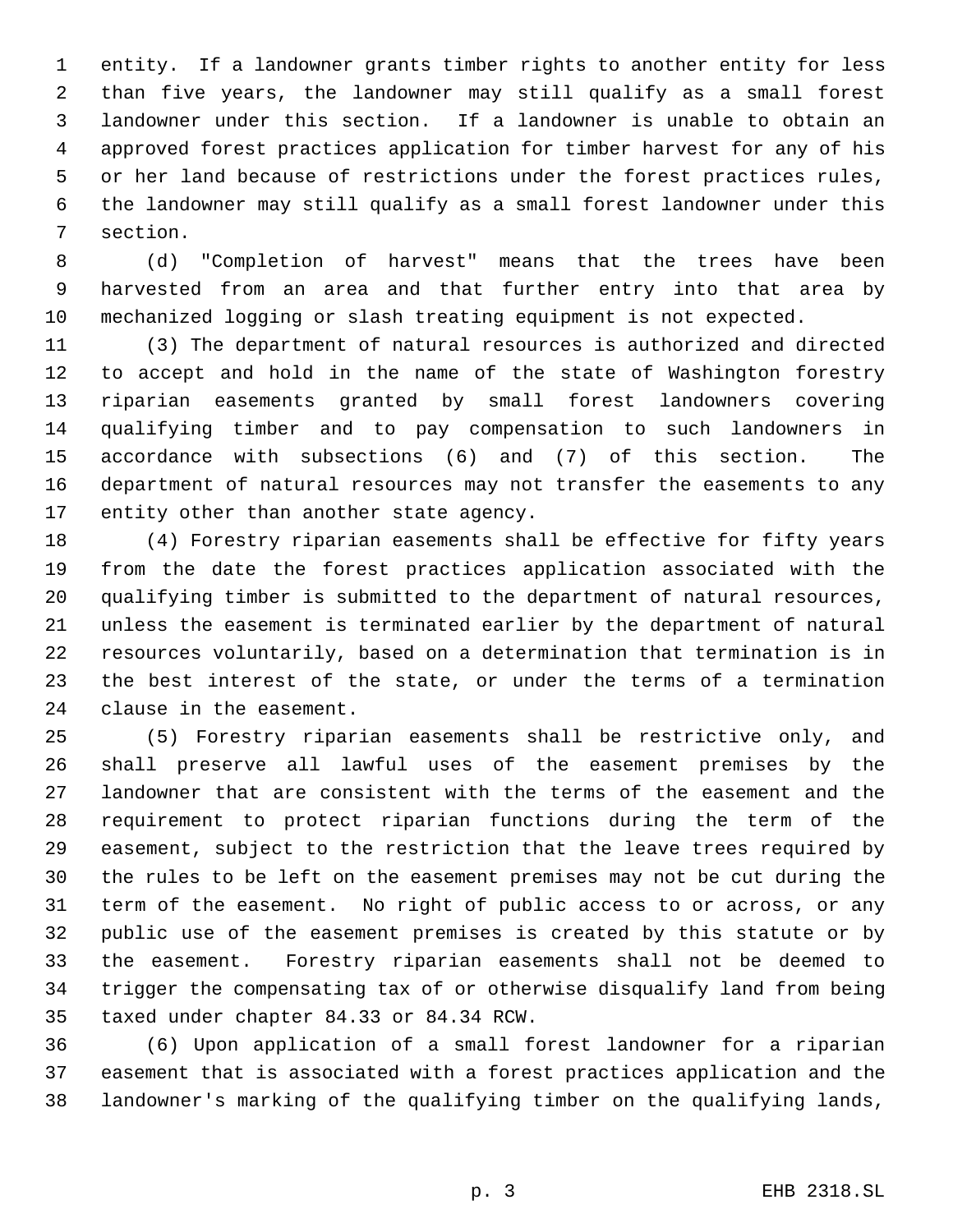the small forest landowner office shall determine the compensation to be offered to the small forest landowner as provided for in this section. The small forest landowner office shall also determine the compensation to be offered to a small forest landowner for qualifying timber for which an approved forest practices application for timber harvest cannot be obtained because of restrictions under the forest practices rules. The legislature recognizes that there is not readily available market transaction evidence of value for easements of this nature, and thus establishes the following methodology to ascertain the value for forestry riparian easements. Values so determined shall not be considered competent evidence of value for any other purpose.

 The small forest landowner office shall establish the volume of the qualifying timber. Based on that volume and using data obtained or maintained by the department of revenue under RCW 84.33.074 and 84.33.091, the small forest landowner office shall attempt to determine the fair market value of the qualifying timber as of the date the forest practices application associated with the qualifying timber was submitted or the date the landowner notifies the department that the harvest is to begin. Removal of any qualifying timber before the expiration of the easement must be in accordance with the forest practices rules and the terms of the easement. There shall be no reduction in compensation for reentry.

 (7) Except as provided in subsection (8) of this section, the small forest landowner office shall, subject to available funding, offer compensation to the small forest landowner in the amount of fifty percent of the value determined in subsection (6) of this section, plus the compliance and reimbursement costs as determined in accordance with RCW 76.13.140. If the landowner accepts the offer for qualifying timber that will be harvested pursuant to an approved forest practices application, the department of natural resources shall pay the compensation promptly upon (a) completion of harvest in the area covered by the forestry riparian easement; (b) verification that there has been compliance with the rules requiring leave trees in the easement area; and (c) execution and delivery of the easement to the department of natural resources. If the landowner accepts the offer for qualifying timber for which an approved forest practices application for timber harvest cannot be obtained because of restrictions under the forest practices rules, the department of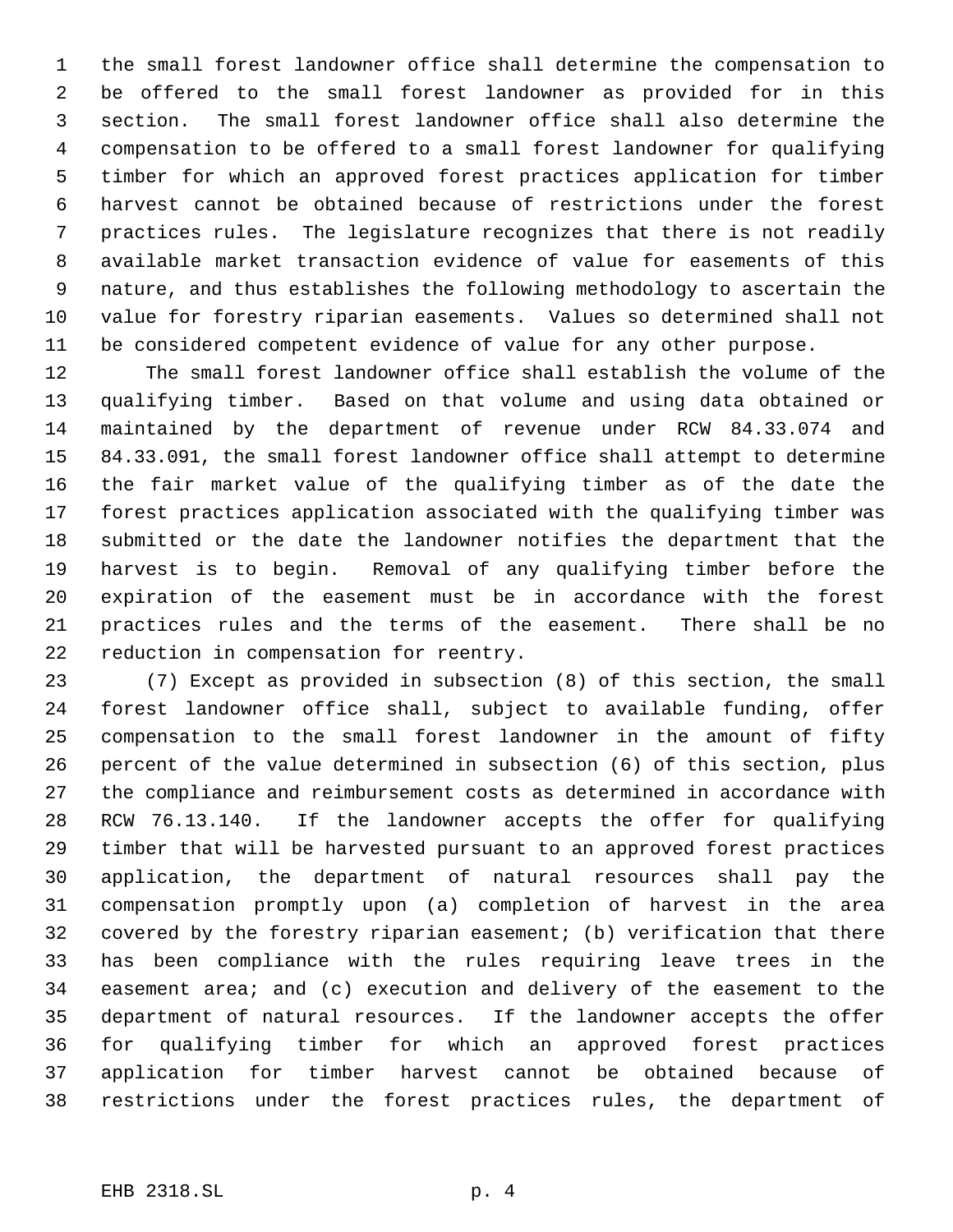natural resources shall pay the compensation promptly upon (i) verification that there has been compliance with the rules requiring leave trees in the easement area; and (ii) execution and delivery of the easement to the department of natural resources. Upon donation or payment of compensation, the department of natural resources may record the easement.

 (8) For approved forest practices applications where the regulatory impact is greater than the average percentage impact for all small landowners as determined by the department of natural resources analysis under the regulatory fairness act, chapter 19.85 RCW, the compensation offered will be increased to one hundred percent for that portion of the regulatory impact that is in excess of the average. Regulatory impact includes trees left in buffers, special management zones, and those rendered uneconomic to harvest by these rules. A separate average or high impact regulatory threshold shall be established for western and eastern Washington. Criteria for these measurements and payments shall be established by the small forest landowner office.

 (9) The forest practices board shall adopt rules under the administrative procedure act, chapter 34.05 RCW, to implement the forestry riparian easement program, including the following:

 (a) A standard version or versions of all documents necessary or advisable to create the forestry riparian easements as provided for in this section;

 (b) Standards for descriptions of the easement premises with a degree of precision that is reasonable in relation to the values involved;

 (c) Methods and standards for cruises and valuation of forestry riparian easements for purposes of establishing the compensation. The department of natural resources shall perform the timber cruises of forestry riparian easements required under this chapter and chapter 76.09 RCW. Any rules concerning the methods and standards for valuations of forestry riparian easements shall apply only to the department of natural resources, small forest landowners, and the small forest landowner office;

 (d) A method to determine that a forest practices application involves a commercially reasonable harvest, and adopt criteria for entering into a forest riparian easement where a commercially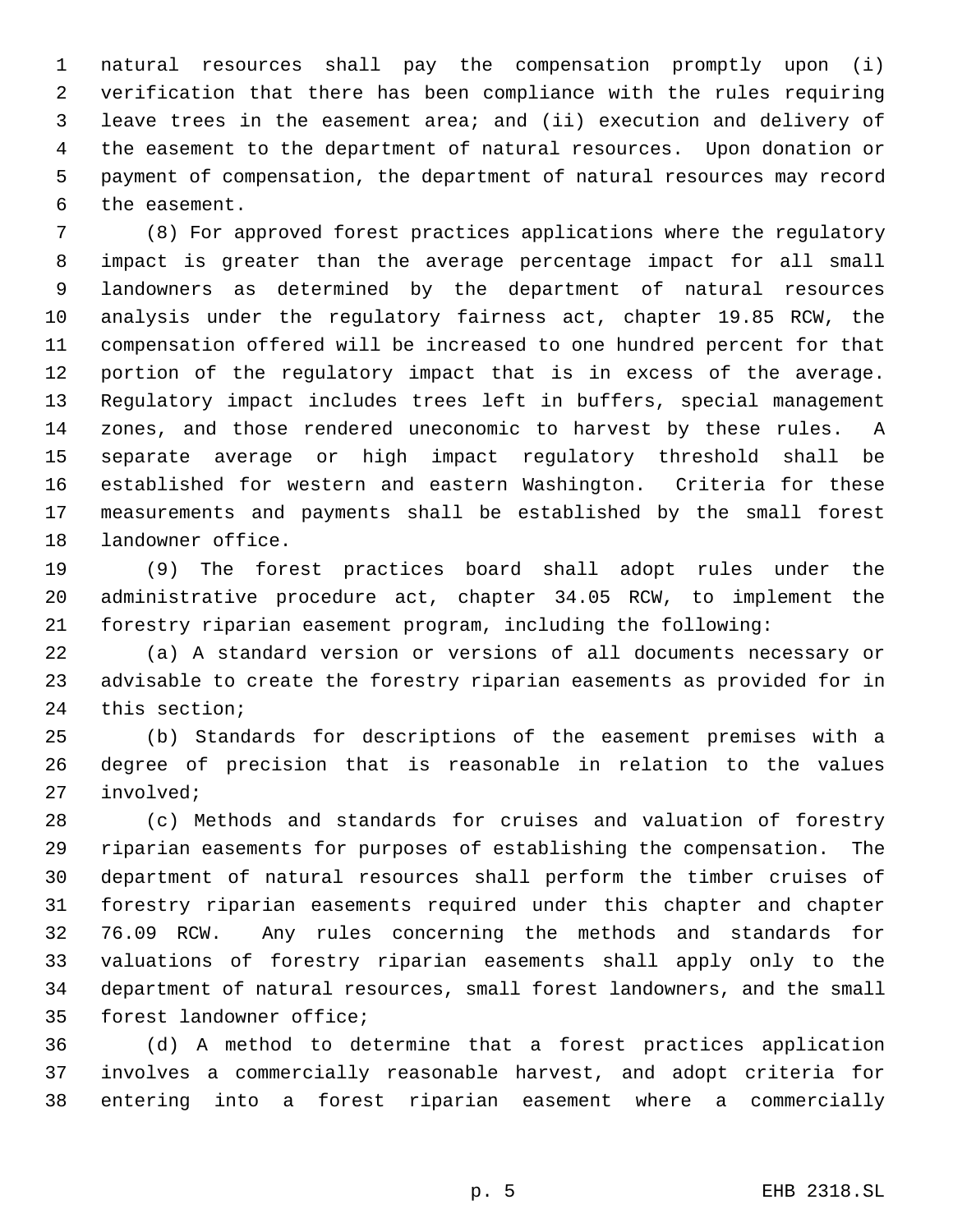reasonable harvest is not possible or a forest practices application that has been submitted cannot be approved because of restrictions under the forest practices rules;

 (e) A method to address blowdown of qualified timber falling outside the easement premises;

 (f) A formula for sharing of proceeds in relation to the acquisition of qualified timber covered by an easement through the exercise or threats of eminent domain by a federal or state agency with eminent domain authority, based on the present value of the department of natural resources' and the landowner's relative interests in the qualified timber;

(g) High impact regulatory thresholds;

 (h) A method to determine timber that is qualifying timber because it is rendered uneconomic to harvest by the rules adopted under RCW 76.09.055 and 76.09.370; and

 (i) A method for internal department of natural resources review of small forest landowner office compensation decisions under subsection (7) of this section.

 NEW SECTION. **Sec. 2.** A new section is added to chapter 76.13 RCW to read as follows:

 When establishing a forest riparian easement program applicant's status as a qualifying small forest landowner pursuant to RCW 76.13.120, the department shall not review the applicant's timber harvest records, or any other tax-related documents, on file with the department of revenue. The department of revenue may confirm or deny an applicant's status as a small forest landowner at the request of the department; however, for the purposes of this section, the department of revenue may not disclose more information than whether or not the applicant has reported a harvest or harvests totaling greater than or less than the qualifying thresholds established in RCW 76.13.120. Nothing in this section, or section 3 of this act, prohibits the department from reviewing aggregate or general information provided by the department of revenue.

 NEW SECTION. **Sec. 3.** A new section is added to chapter 84.33 RCW to read as follows: The department shall, when contacted by the department of natural

## EHB 2318.SL p. 6